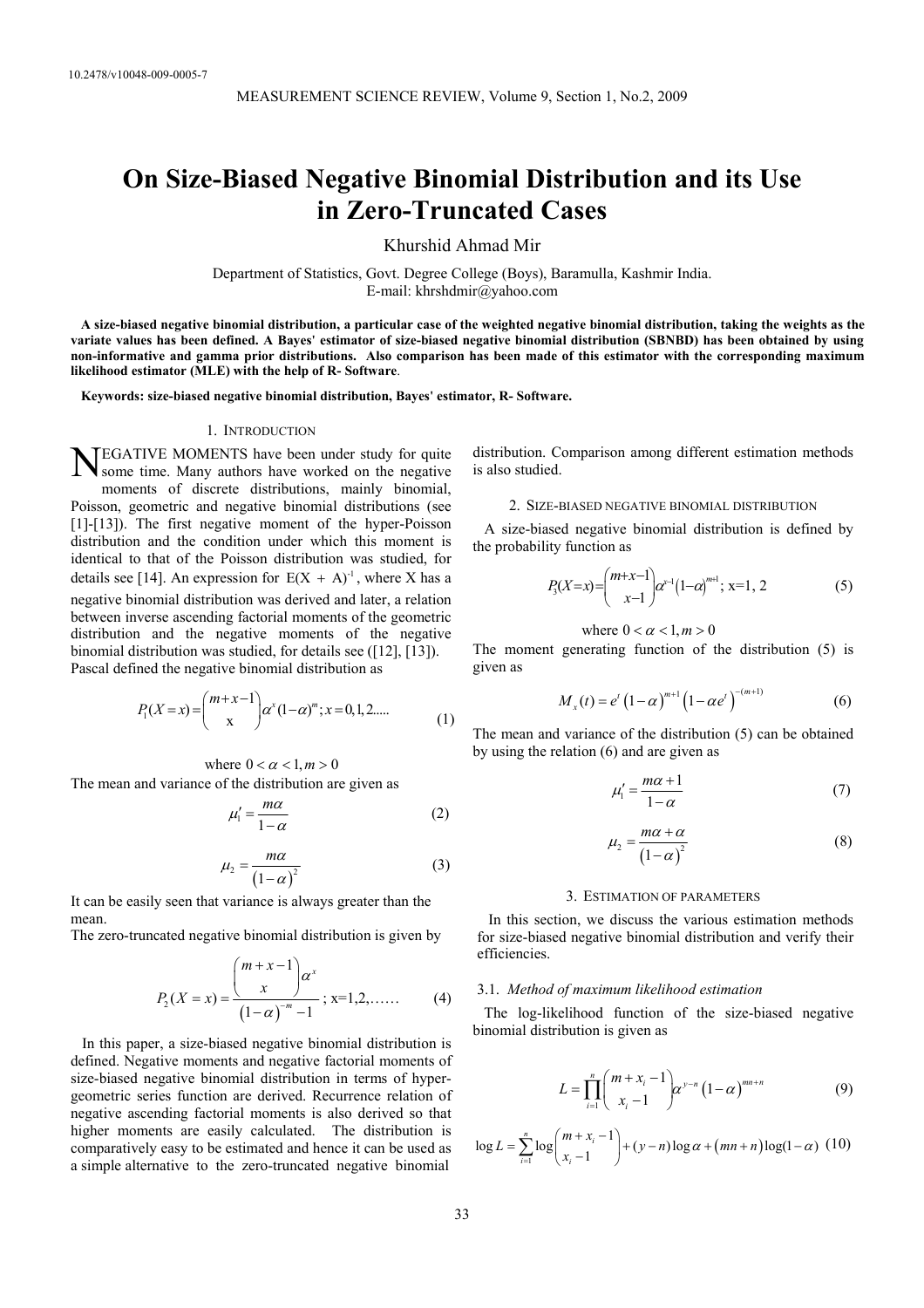Where  $y = \sum_{i=1}^{n}$  $y = \sum_{i=1}^{n} x_i$ 

And the likelihood equation is given as

$$
\frac{\partial}{\partial \alpha} \log L = \frac{(y-n)}{\alpha} - \frac{(mn+n)}{(1-\alpha)} = 0
$$

$$
\hat{\alpha} = \frac{y-n}{mn+y}
$$
(11)

## *3.2. Method of moments*

Replacing  $\mu'_1$  from (7) by  $\bar{x}$ , we get

$$
\hat{\alpha} = \frac{\overline{x} - 1}{\overline{x} + m} \tag{12}
$$

## *3.3. Bayes' estimation*

Consider the prior distribution of  $\alpha$  to be beta with known hyper parameters a, b>0 having density function

$$
f(\alpha/a,b) = \frac{\alpha^{a-1}(1-\alpha)^{b-1}}{B(a,b)}; \ 0 < \alpha < 1 \tag{13}
$$

The posterior distribution from (9) and (13) is obtained as

$$
\prod_{\substack{m \text{odd } n}} \left(\frac{\alpha}{\gamma}\right) = \frac{\alpha^{a+y-n-1} \left(1-\alpha\right)^{mn+n+b-1}}{\int_{0}^{1} \alpha^{a+y-n-1} \left(1-\alpha\right)^{mn+n+b-1} d\alpha}
$$

The Bayes' estimator of  $\alpha$  is given as

$$
\tilde{a} = \int_{0}^{1} \alpha \prod_{y} \left( \frac{\alpha}{y} \right) d\alpha
$$

$$
= \frac{B(a+y-n+1, mn+n+b)}{B(a+y-n, mn+n+b)}
$$

$$
= \frac{a+y-n}{a+y+mn+b}
$$
(14)

where  $y = \sum_{i=1}^{n}$  $\sum_{i=1}^{N_i}$  $y = \sum x$  $=\sum_{i=1}^{\infty}x_i$ 

4. NEGATIVE MOMENTS AND INVERSE ASCENDING FACTORIAL MOMENTS OF SIZE-BIASED NEGATIVE BINOMIAL DISTRIBUTION

#### Theorem I:

 Suppose X is size-biased negative binomially distributed. Then

$$
E(X + A)^{-1} = \frac{(1 - \alpha)^{m+1}}{(A+1)^{m+1}} {}_{2}F_{1}[A+1, m+1; A+2; \alpha] \quad (15)
$$

where  $A > 0$  and

$$
{}_{2}F_{1}[A+1,m+1;A+2;\alpha] = 1 + \frac{(A+1)(m+1)}{(A+2)}\alpha
$$
  
+ 
$$
\frac{(A+1)(A+2)(m+1)(m+2)}{(A+2)(A+3)2!}\alpha^{2} + ...
$$
  
Proof:  $E(X+A)^{-1} = \sum_{x=1}^{\infty} {m+x-1 \choose x-1} \alpha^{x-1} (1-\alpha)^{m+1} \frac{1}{X+A}$ 

$$
= \frac{(1-\alpha)^{m+1}}{(A+1)} \begin{cases} 1 &+ \frac{(A+1)(m+1)}{(A+2)} \alpha \\ + \frac{(A+1)(m+1)(m+2)}{(A+3)2!} \alpha^2 &+ \cdots \end{cases}
$$
\n
$$
= \frac{(1-\alpha)^{m+1}}{(A+1)} \begin{cases} 1 + \frac{(A+1)(m+1)}{(A+2)} \alpha \\ + \frac{(A+1)(A+2)(m+1)(m+2)}{(A+2)(A+3)2!} \alpha^2 + \cdots \end{cases}
$$
\n
$$
= \frac{(1-\alpha)^{m+1}}{(A+1)} \cdot F_1[A+1, m+1; A+2; \alpha]
$$

Theorem 2:

 Suppose X is a size-biased negative binomial random variable, then the inverse ascending factorial moment of X is:

$$
\mu'_{[k]} = E \left[ \prod_{i=1}^{k} (X + i) \right]^{-1} = (1 - \alpha)^{m+1} \left[ (k+1)! \right]^{-1} {}_{2}F_{1} \left[ 2, m+1; k+2; \alpha \right] (16)
$$
  
k = 1, 2 ...  
Proof:  

$$
\left[ \begin{array}{cc} k & 1 \end{array} \right]^{-1} = k \left( m + n, 1 \right)
$$

$$
\mu'_{-[k]} = E\left[\prod_{i=1}^{k} (X + i)\right]^{-1} = \sum_{x=1}^{k} {m + x - 1 \choose x - 1} \alpha^{x-1} (1 - \alpha)^{m+1} \prod_{i=1}^{k} \left[\frac{1}{(X + i)}\right]
$$

$$
= \sum_{x=1}^{k} {m + x - 1 \choose x - 1} \alpha^{x-1} (1 - \alpha)^{m+1} \frac{X!}{(k+X)!}
$$

$$
= \frac{(1 - \alpha)^{m+1}}{(k+1)!} \left[1 + \frac{(m+1)2}{(k+2)} \alpha + \frac{(m+1)(m+2)3!}{(k+2)(k+3)2!} \alpha^2 + \dots\right]
$$

$$
= (1 - \alpha)^{m+1} \left[ (k+1)! \right]^{-1} {}_{2}F_{1} \left[2, m+1; k+2; \alpha \right]
$$

5. RECURRENCE RELATION FOR NEGATIVE MOMENTS AND INVERSE ASCENDING FACTORIAL MOMENTS OF SIZE-BIASED NEGATIVE BINOMIAL DISTRIBUTION

#### Theorem 3:

 Suppose X is size-biased negative binomially distributed. Then

$$
E(X + A)^{-1} = \frac{A}{(A-m)\alpha} E(X + A-1)^{-1} - \frac{(1-\alpha)}{\alpha(A-m)}
$$
(17)

Proof: From  $(15)$ , we have:

$$
E(X + A)^{-1} = \frac{(1 - \alpha)^{m+1}}{(A+1)} \; 2 \; F_1[A+1; m+1; A+2; \alpha]
$$

Using the identity (see [15], page 71)

$$
(1-z)_{2} F_{1}[a,b;c;z] =_{2} F_{1}[a-1,b;c;z] - (\frac{c-b}{c}) z_{2} F_{1}[a,b;c+1;z]
$$
 (18)

When  $a_1 = A+1$ ,  $b_1 = m+1$ ,  $c_1 = A+1$  and  $z = \alpha$ , we have